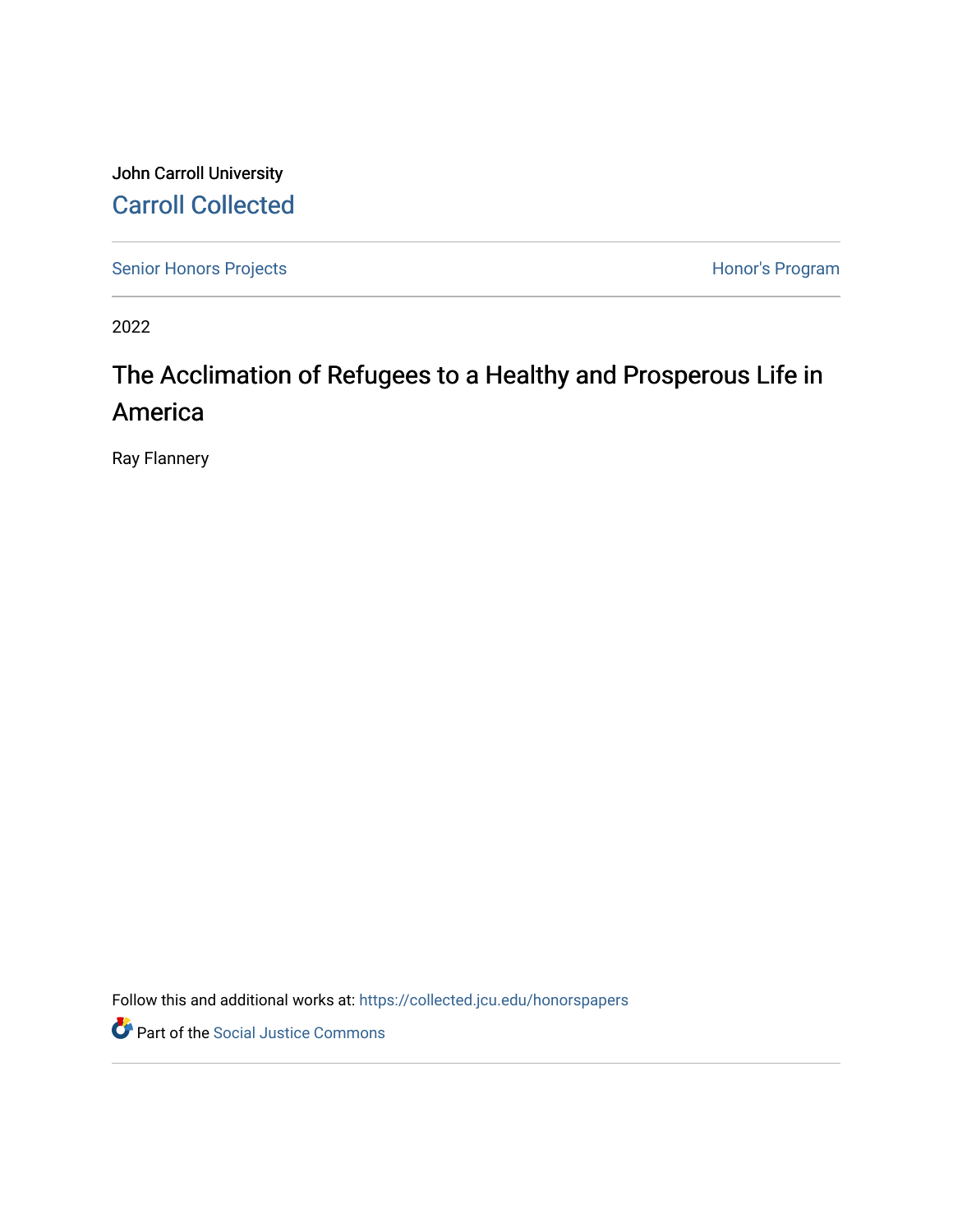# **JCU Summer in the City Social Action Internship**

# **The Acclimation of Refugees to a Healthy and Prosperous Life in America**

Raymond Flannery

John Carroll University Center for Service and Social Action

Catholic Charities Migration and Refugee Services

Summer 2021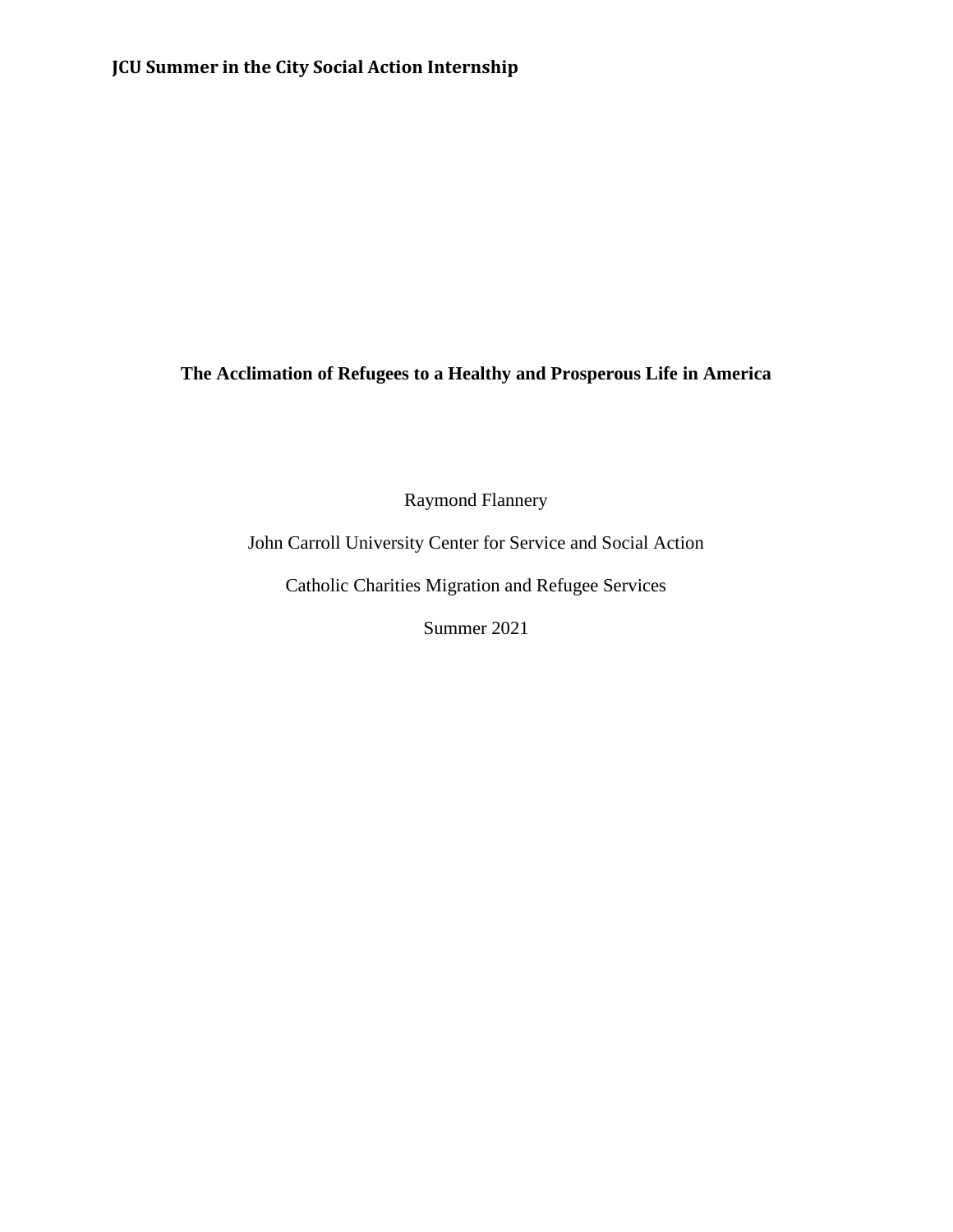#### **Introduction:**

Refugees comprise a very niche subset of the U.S. population who often require immense guidance and assistance throughout their transition from life in refugee camps abroad to life in the United States of America. Whether their needs are primarily physical, emotional, financial, educational, or some combination of these, Catholic Charities Migration and Refugee Services in Cleveland, Ohio helps bridge existing gaps and aids newcomers in meeting these needs. The population served by this office includes refugees, asylees, Special Immigrant Visa holders, and immigrants of all ages, socioeconomic statuses, and medical needs in the greater Cleveland area. As the largest of the three northeast Ohio resettlement agencies, Catholic Charities Migration and Refugee Services works with these newcomers to the United States to help integrate families into the local community and assists with a variety of services, such as ESL lessons, legal aid, support for single moms, and health/wellness support/promotion.

#### **Background:**

MRS was founded at Catholic Charities in 1948 and has since grown into a prominent player in refugee relocation. The organization now relies heavily on interns and volunteers to help set up homes for new arrivals, transport clients to medical appointments, schedule meetings between clients and social support agencies, and take families grocery shopping. Catholic Charities emphasizes self-sufficiency as the ultimate goal for refugees, and assists with job searching, resume building, budgeting, and transportation training. In addition to the nitty-gritty formalities of the tasks at hand, staff and volunteers support refugees through art therapy, a youth mentorship program, shared meals, and outings that build companionship and solidarity. After all, their mission states, "We welcome refugees, asylees, and immigrants from around the world who have been forced to flee their homes in fear of persecution. We 'welcome the stranger' by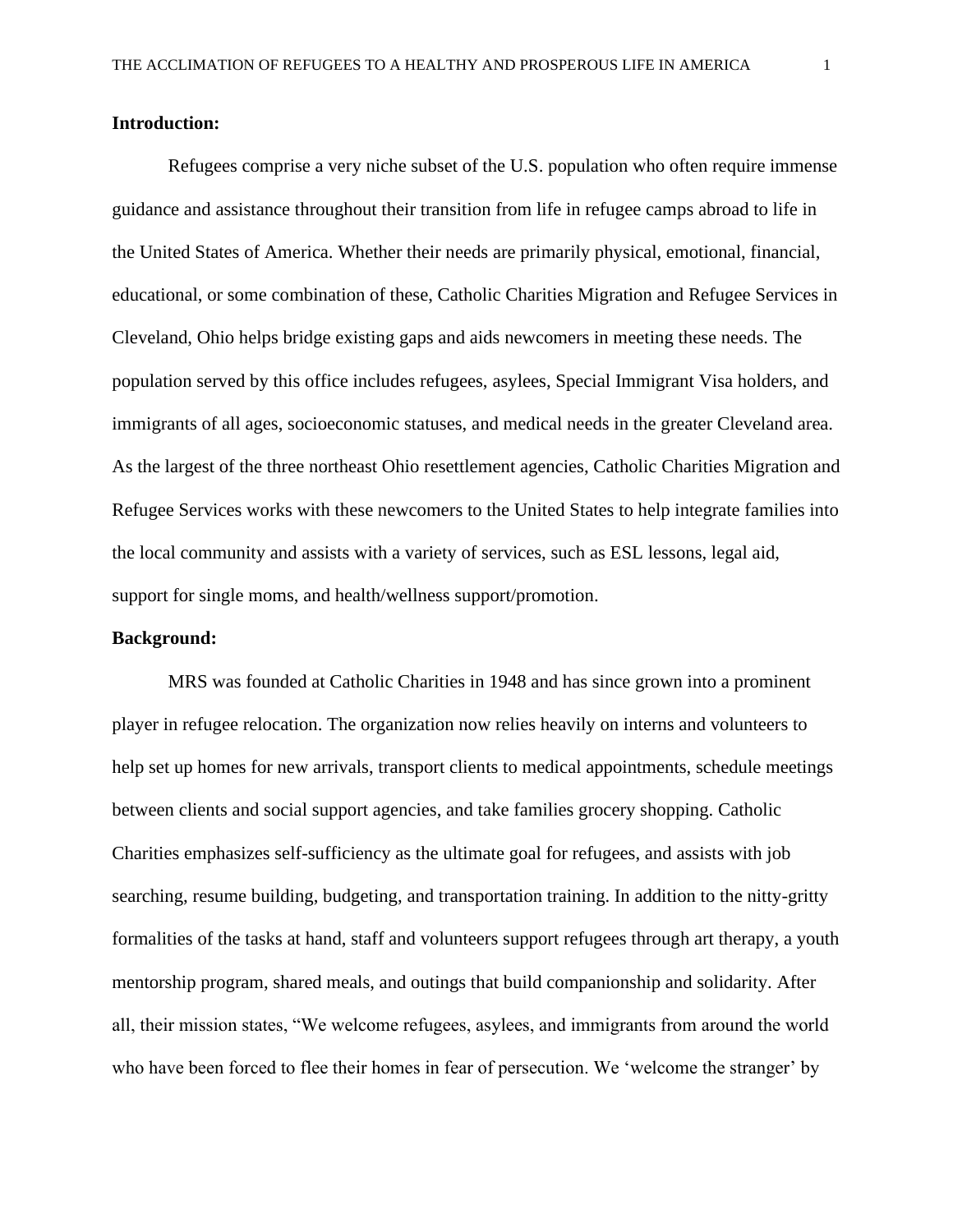providing services that help individuals adapt and thrive to life in America ("Overview: Migration & Refugee Services: Catholic Charities Diocese of Cleveland")."

While MRS seeks to address many critical components of adjusting to life in America, one of the most cumbersome and challenging pieces is undoubtedly healthcare navigation. One may wonder, what are some challenges that refugees face in the U.S. regarding their navigation of the healthcare system, and in what ways does Catholic Charities Migration and Refugee Services assist in the acclimation of newcomers to a healthy lifestyle in America? Well, refugees face a great many impediments to their healthcare access in the United States, notably with regards to interpretation needs, cultural medical differences, and delayed access to health insurance. It is also important to note that health and wellness are by no means isolated from other refugee issues such as enrollment in public benefits. Catholic Charities MRS works hard to guide newcomers on their health journey in the U.S. in a multitude of ways, but some impediments are unfortunately inevitable.

Cleveland is an incredibly diverse city and a destination for hundreds of refugees each year. Many of these refugees are deliberately resettled in Cleveland due to its extensive and reputable network of hospitals and healthcare facilities. Refugee healthcare is at the heart of this paper, in addition to the ways in which Catholic Charities MRS and other cooperating agencies help make Cleveland a welcoming and suitable destination for newcomers. In short terms, the adage "it takes a village" applies tenfold to community integration for refugees, and healthcare is no exception. Additionally, other psychosocial and societal needs are included in the response and recommendations sections in terms of how they relate to the overall well-being of newly arrived families and individuals.

#### **Literary Research:**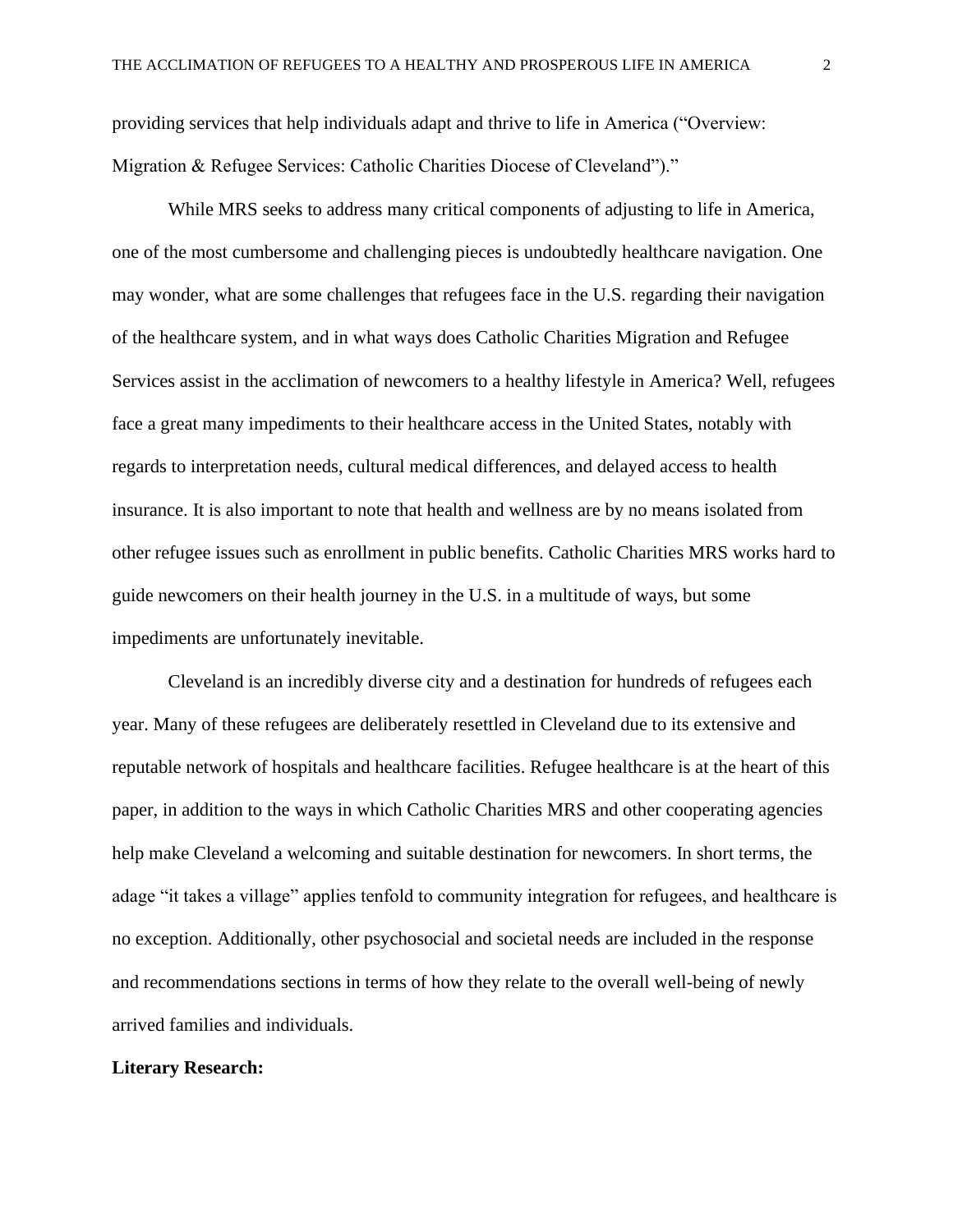It is helpful to turn to prominent literature in this field to help contextualize the issues facing all individuals involved in the health and prosperity of refugees. One such topical article was published by the Journal of Patient-Centered Research and Reviews, featuring qualitative research on the challenges of refugee health care from the perspectives of interpreters, case managers, and medical personnel. In this article, the researchers note that, when compared to other immigrants, refugees typically have substantially more preexisting health conditions both mentally and physically (Kotovicz, et al). This is due to traumatic events, experiences of discrimination, and poor public health measures. Generally, the researchers identified four overarching themes:

"1) difficulty balancing the dynamic of autonomy versus support for refugees; 2) educational needs of refugee families outpacing available resources; 3) challenges for refugees developing trust; and 4) diversity of cultures, education levels, and experiences among refugee families (Kotovicz, p. 28)."

The researchers also noted that refugees often have a reduced ability or awareness to negotiate treatment plans with care providers, comply with medical recommendations, or advocate for themselves due to language barriers and other impediments (Kotovicz, p. 29). Sadly, this study was not alone in these findings.

Another article highlighting refugee care barriers comes from the Journal of Immigrant and Minority Health. Here, the authors harp on barriers to healthcare for refugees specifically in the Midwest through qualitative, ethnographic research. The results of their interviews determined that three main barriers exist for refugees when it comes to direct care access: inadequate health insurance to meet their extensive needs, language and communication barriers, and a complex maze of service systems (Mirza, et al). These three barriers are not independent of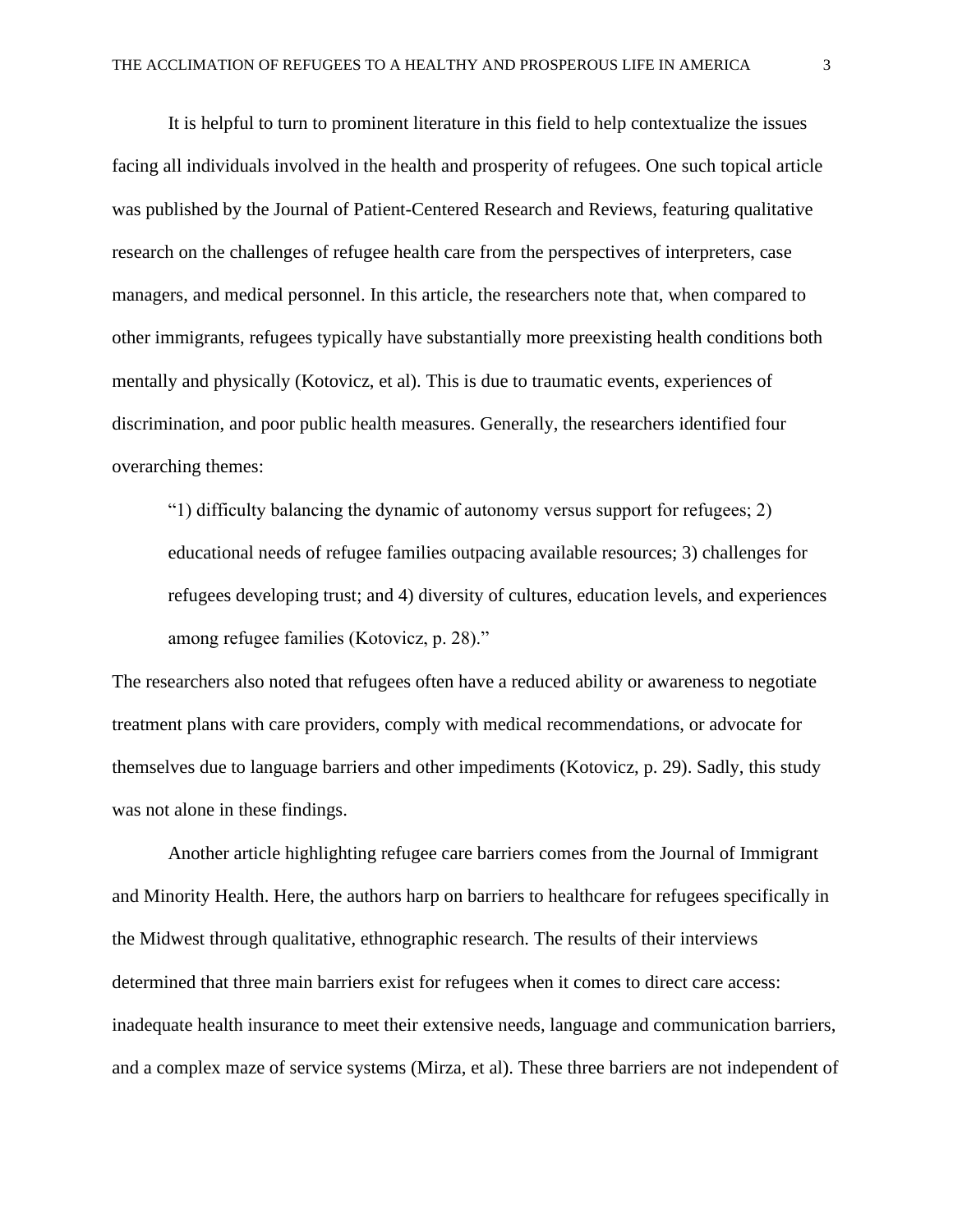one another, either. For instance, according to the authors, "barriers to specialty care, combined with health insurance shortfalls hinder refugee access to assistive devices such as mobility equipment and hearing aids (Mizra, p. 736)." Their research also mentions that disabilities and chronic health conditions are too often misidentified during pre-arrival health screenings (Mizra).

Another piece of literature relevant to the care of refugee patients comes from sociologist Susan Bell and focuses on the conceptualization of "interpreter assemblages." Bell points out the changing nature of interpretation needs when it comes to caring for refugees and addresses how virtual interpreters and in-person interpreters create different experiences. She stresses how refugees may struggle if they do not have a consistent interpreter, let alone if an in-person one is hard to acquire on most occasions depending on the spoken language (Bell). But even beyond the interpreter component, this journal highlights the intersections between many of the facets of life which resettled refugees must understand and to which they must adjust. This reaches from federal and hospital policies to refugee resettlement agencies to cell phones to hospital personnel (Bell). The basic benefit of the practice of imagining these "interpreter assemblages" is explained as

"lumping together objects, humans, policies, and practices in the analysis of care for immigrants and refugees challenges professional norms about interpretation work. More broadly, [this concept] deepens understanding of 21st century hospitals by making visible the particular racial, ethnic, and immigration histories that shape case-by-case experiences of patients, interpreters, and hospital staff (Bell, p. 34)."

This newer concept of "interpreter assemblages" may hold the capacity to break down linguistic barriers in new ways because it accounts for much more than translation. Moreover, this way of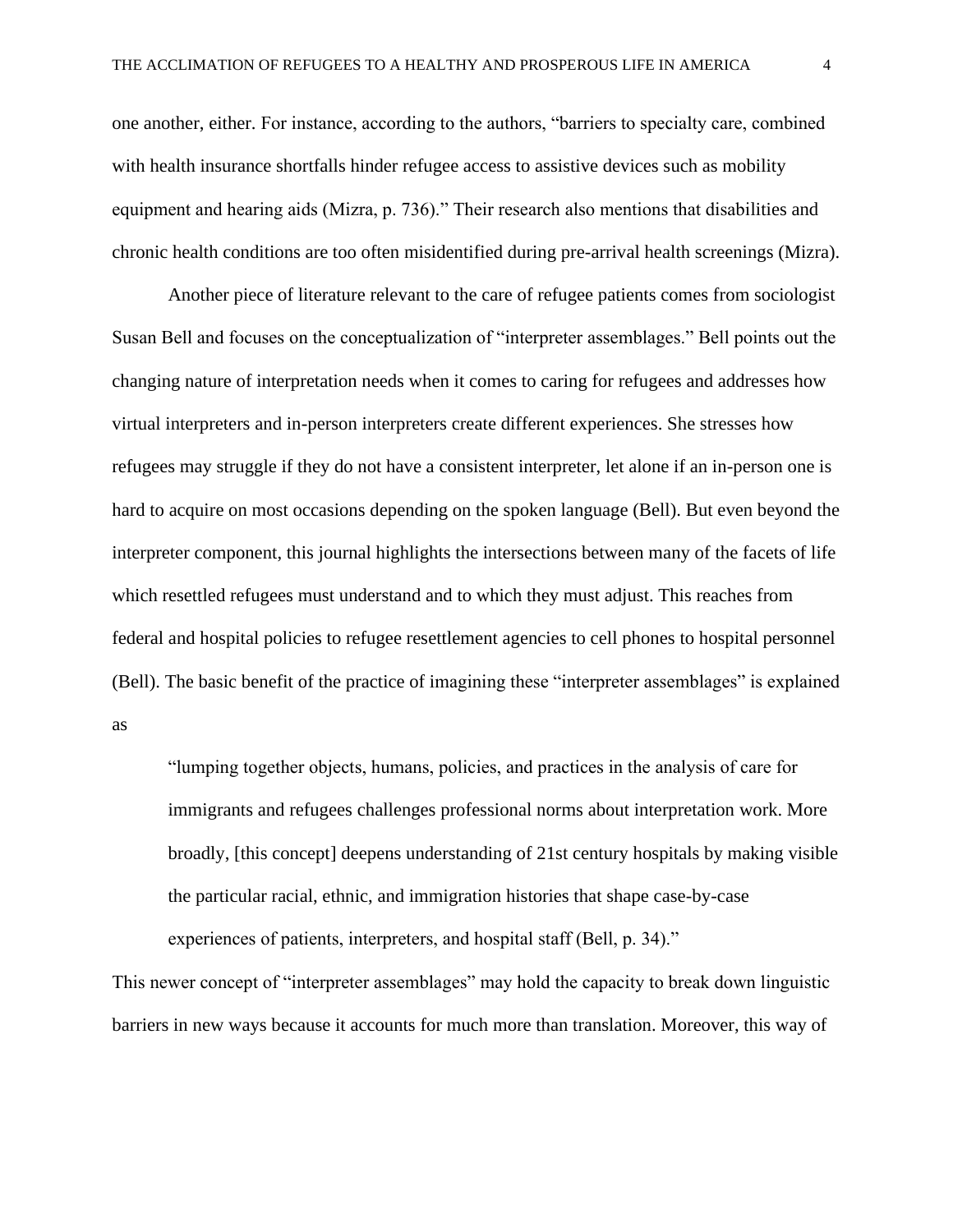thinking may help reframe some of the practices in this line of work and hopefully assist the work of all parties involved in refugee and immigrant resettlement.

Another noticeable challenge that is absent from available research is when the burdens of medical translations are placed on youths. The literature on the matter of using one's child as a translator in sensitive personal appointments is largely nonexistent or just emerging. But one can undoubtedly see that reliance upon youths with English abilities can be draining and awkward for the child, the provider, and the parent alike. This issue is highly under-researched but not uncommon at all.

All in all, each of these researchers reveals the complex nature of barriers in healthcare that inhibit the prosperity and well-being of refugees upon resettlement. Each aforementioned research article highlights different yet similar issues through various lenses and methods in the hopes that care workers can continuously prepare and improve to handle refugees.

#### **Testimonials:**

From firsthand experience, I was able to work closely with and even interview some refugees about their experiences during my work this summer. One Syrian couple I interviewed arrived in May from Lebanon with three children, their grandmother, and a non-verbal handicapped aunt. This family unsurprisingly had a lengthy list of medical needs, both mental and physical. They faced a slow uphill battle to make their home wheelchair accessible, obtain Medicaid, and be seen by all the appropriate care providers. Despite all of these challenges, the mother said "The staff at Catholic Charities were very friendly with us from the start. They were flexible with us and accommodate many of our special needs. Social life so far here for us in the United States has been different and harder than it was in Lebanon, but I would recommend Catholic Charities MRS to our friends who wish to come here because even despite the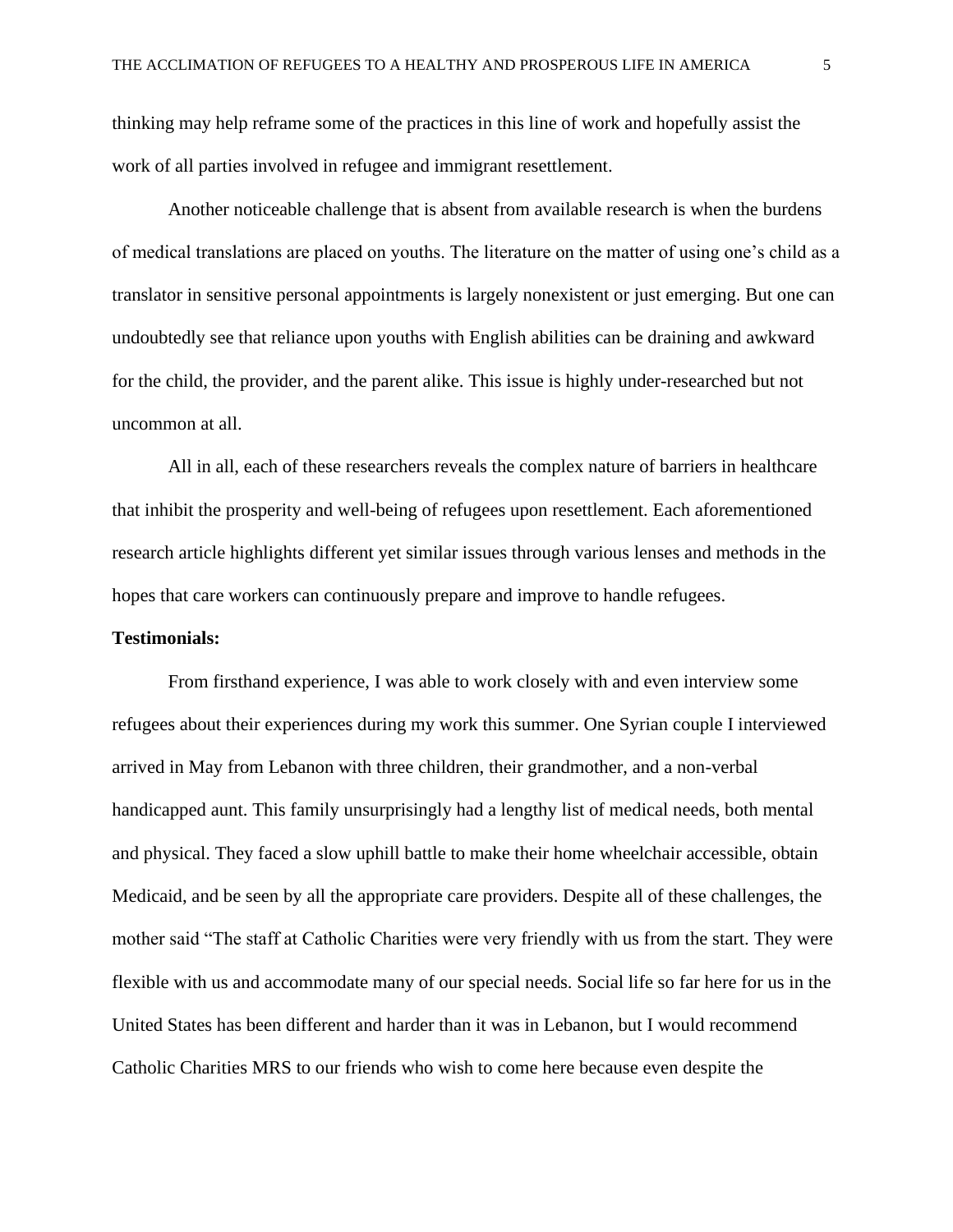challenges we faced at the beginning of our resettlement, I could tell your organization was working hard for us."

Her husband agreed, sharing, "We had a lot of stress regarding transportation because we have someone in the house with a wheelchair. We also do not own a car, so that makes caring for my sister a challenge. Overall, though, we have heard mainly good things about Catholic Charities MRS from others in our community. This assures me that your organization is very dedicated to the work you perform not only for my family but for other families in the area, too."

Much of the work performed at MRS involves the difficult management of expectations. One of the other interns this summer knows this well, as he was resettled with his family from Sudan nearly five years ago. When asked about the ways in which MRS was a great help to his family and the struggles he faced when resettled, he replied, "Catholic Charities paying our rent for the first few months was very helpful. Learning English was very hard, especially since it was so different from the two languages I already knew. I spent the maximum two years at Thomas Jefferson Newcomer Academy." His advice to future refugees: "Every refugee struggles when they get here. Try to get working as soon as you get here to help yourself." This aligns perfectly with the ultimate goal of services through MRS which is to promote self-sufficiency and independence.

# **Response:**

Through my experiences this summer, I was blown away by the ways in which some people in the community go out of their way to accommodate and assist refugees, and others make little to no effort at all to even be courteous. I have seen many of both types of encounters firsthand as I helped refugees navigate through complex daily interactions such as hospital visits or trips to the BMV. There were days when other case managers and I had to be assertive on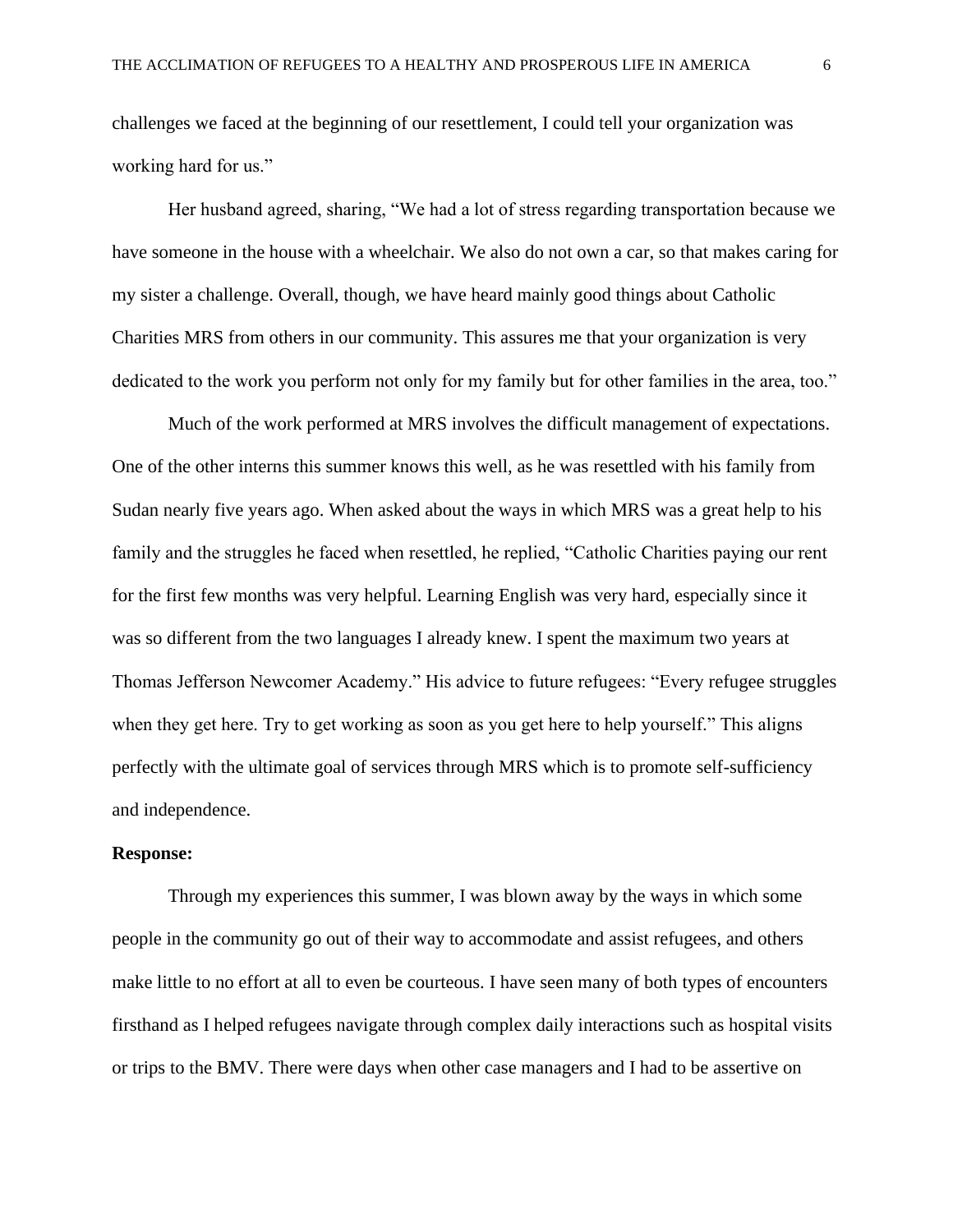behalf of our clients at places like Social Security Administration, the welfare office, or when dealing with inflexible landlords so that our clients' needs were adequately met, including access to interpretation when applicable. I think that in many cases, the issue simply boils down to how well-prepared or ill-prepared certain structures and people are to handle the added layers of complexity that accompany refugees in their interactions.

I also witnessed how tightly knit communities of resettled refugees can be and how fiercely they advocate and provide for one another. I quickly learned which area hospitals were more understanding and flexible if my clients did not yet have an ID or health insurance cards. Places like Neighborhood Family Practice and Metro Health were especially accommodating. I learned which bank tellers to visit to patiently explain the terms of a new account for clients with little to no financial literacy, let alone English literacy. I learned that landlords can be skeptical of refugee tenants since they lack credit history, despite the fact that their rent is covered upfront for several months by MRS. I learned how scary it must feel for new arrivals to not quite comprehend the nature of state and federal bureaucracy, and to leave many of their life choices up to a case manager. Restricting the choice for families on matters such as selecting a country to relocate to, choosing a first U.S. dwelling, what hospital to visit, which school to enroll one's children, and where one can purchase groceries from during their first month can feel crippling. Although most of these matters are not black and white, it makes sense why refugees can feel overwhelmed and left in the dark about their future, especially when urgent medical concerns arise, and refugees end up feeling helpless.

## **Recommendations:**

Based on my experiences working with newcomers, I think there are some ways in which Catholic Charities Migration and Refugee Services can even better help meet people where they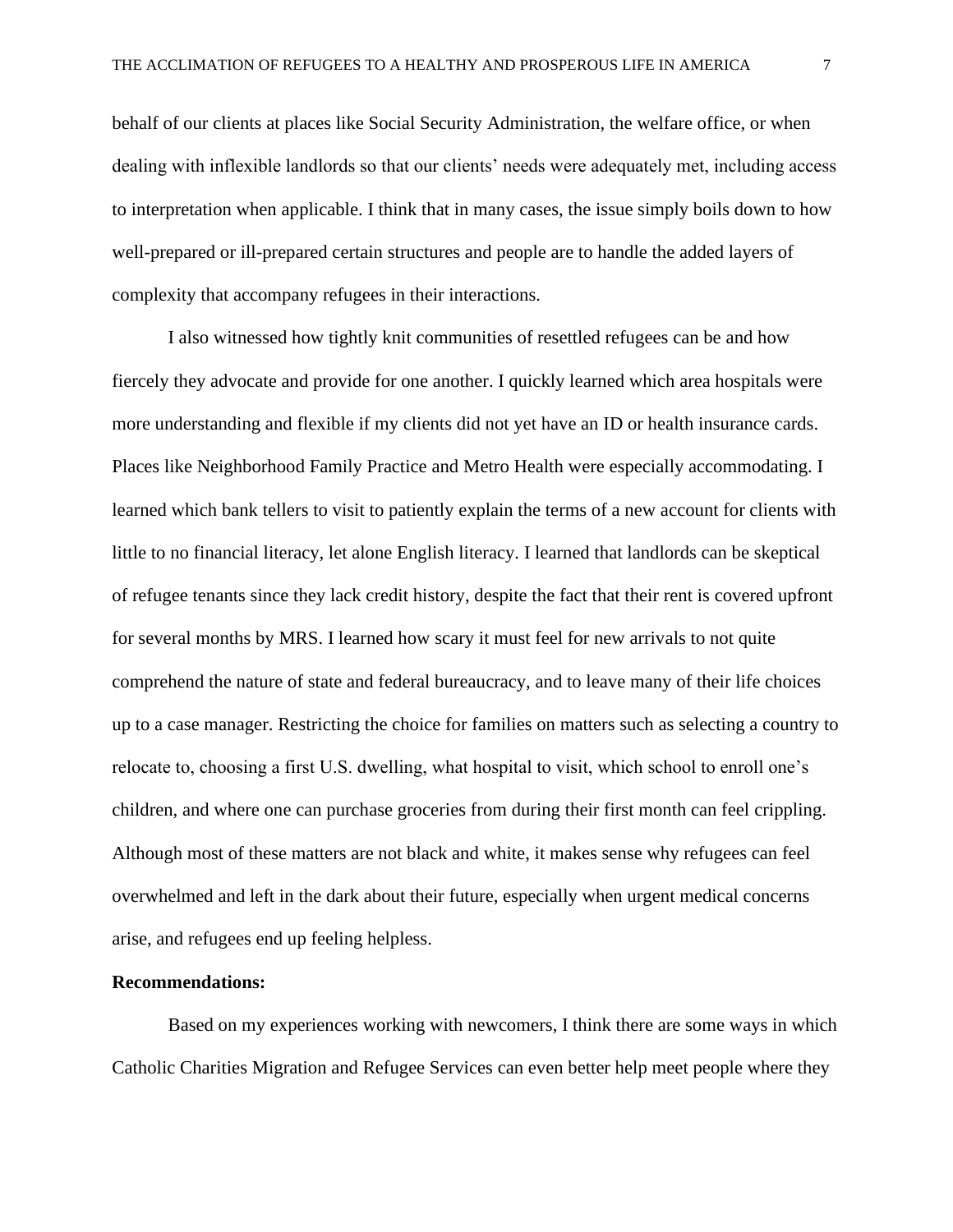are at when they come to the states. For instance, during reception and placement, a case manager utilizes an interpreter to verbally explain many of the details for the family's new life and what to expect in the coming weeks in terms of appointments and assistance. This might feel like a bit of an information overload for new families as they try to get settled in their new residence, and gaps in the conversation can occur. Later, families begin asking about things the case manager has already stated and this can create a bit of tension. Families can get confused about why their case manager is not doing more for them, while the case manager may feel their hands are tied by budgeting restraints, long wait times for bureaucratic processing, or needs they are simply unable to address through their specialized program. Since much of this information is outlined verbally on the first day or in the first week of arrival, it may be helpful to have informational handouts written in the refugees' native language to leave with some notes or reminders for the families. Even if it were just a generic overview given to every 'Arabicspeaking' or 'Swahili-speaking' (and so on) family, this is one small way in which the refugees can refer back to information that gives them a better sense of what to expect, and how the government operates.

In terms of healthcare navigation, refugees undergo extensive health screenings before and after traveling to the United States. From this assessment, other appointments will likely be needed and, depending on how large the family is or how old the patients are, this may be a lot to keep straight. I recommend utilizing some form of a universal calendar with upcoming appointments and their purpose clearly spelled out. A calendar like this would be useful for inoffice use so that staff know who is transporting the clients and know not to double-book the refugees for another meeting. I also think a calendar in the refugees' native language would be useful for them in the interim period before their MyChart setup occurs. This would be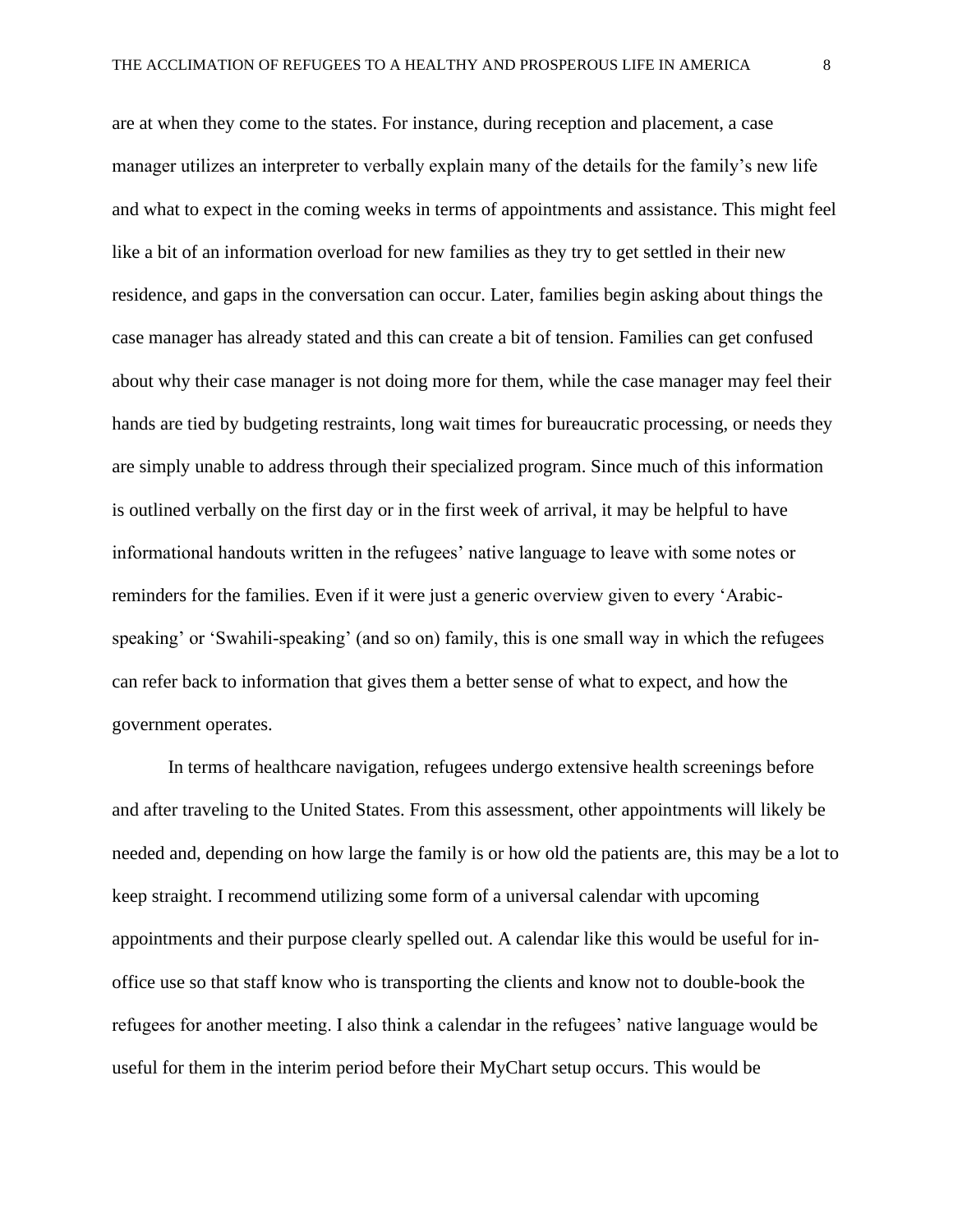particularly useful so that refugees know how specialized medicine works in the U.S. and they avoid asking all their questions about immunizations to the eye doctor or asking the lab technician about refilling a prescription during a blood draw. Something I learned is that in refugee camps abroad, good medical care is hard to come by for non-citizens in secondary countries, and refugees would often ask all their questions to anyone who would listen. It is important to encourage refugees to ask their doctors the important questions, but also be sure the questions fall on the right ears at the right time so that nothing falls through the cracks.

### **Conclusion:**

While healthcare is only one segment of refugee wellness, it is one of the most important to address and it cannot be downplayed. However, several impediments pose challenges to immigrants and refugees in their access to healthcare, namely in regard to language barriers, cultural medicinal differences, and difficulty understanding health insurance. Catholic Charities Migration and Refugee Services works hard to get the ball rolling for new refugees and works continuously on special cases for many years with those individuals who have extensive health needs (through the Preferred Communities program). Since health and prosperity are relative terms based on culture and customs, navigating health in the U.S. with refugees is a continuous learning experience for patients and case managers alike. This is only a minor glimpse into the intricate puzzle that is refugee resettlement, and the challenges often vary from one family to the next based on their level of need. But optimizing health outcomes is nevertheless a top priority among all families in the ever-growing population of refugees in the United States of America.